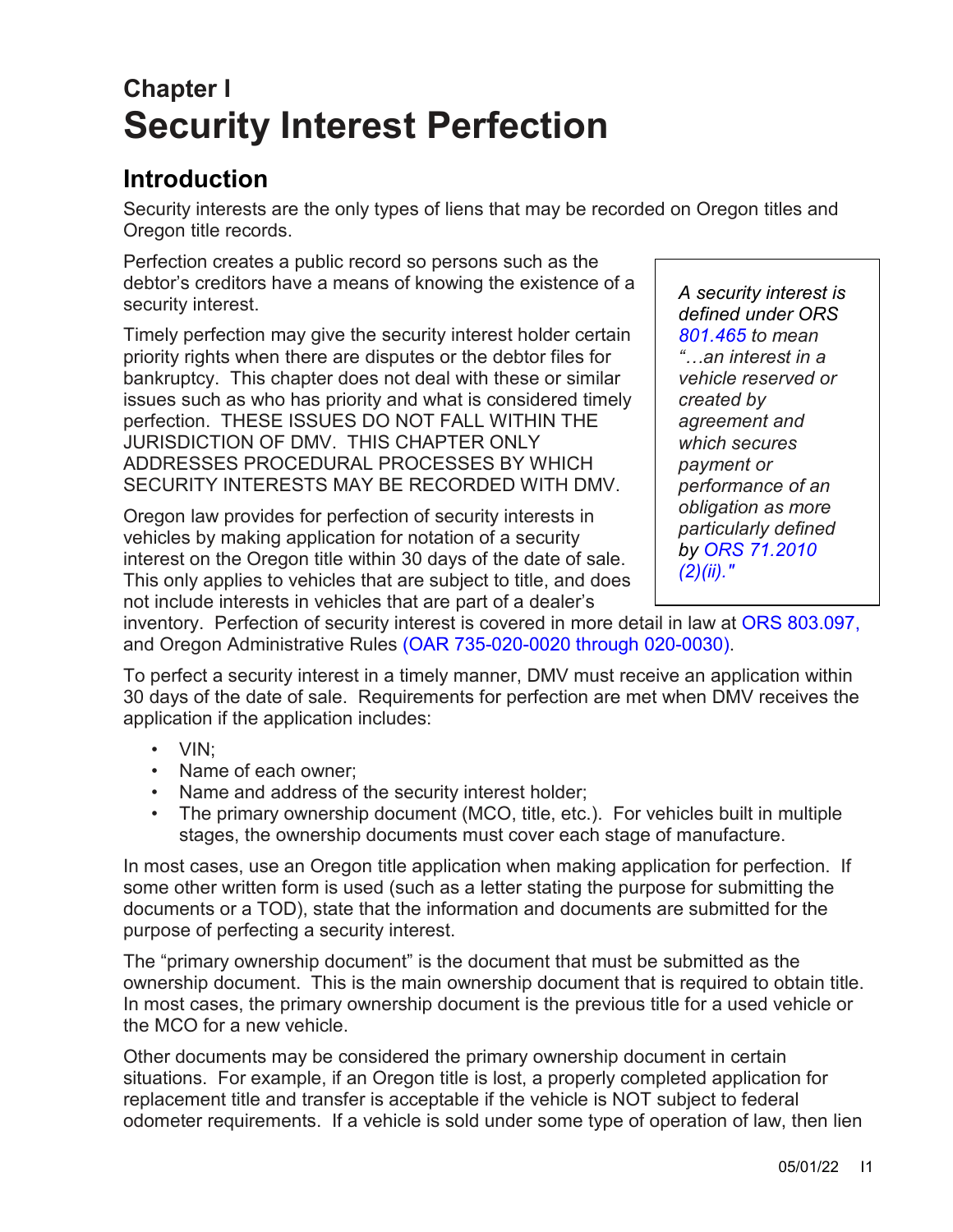foreclosure papers, a certificate of sale or a court order may be acceptable as the primary ownership document. When the primary ownership document is available, the only way to perfect interest is by submitting that document along with the other requirements for perfection within 30 days of the date of sale. When these requirements for perfection are submitted:

- All requirements and fees for title should be submitted with the application, or
- If the requirements for perfection are available but the requirements for title are missing (i.e., missing releases, signatures, powers of attorney, and odometer disclosure), all requirements and fees available should be submitted with the application for perfection.
- DMV will hold the incomplete application until additional title requirements are met. When the additional requirements are submitted, indicate that documents were previously submitted, when and where they were submitted, and the name(s) on the application.

If the primary ownership document is not available, application for perfection may still be made using a Transitional Ownership Document (TOD) which MUST be accompanied by a \$13 fee. More information about the TOD follows.

### **Purpose/limitations on use**

The use of the TOD is restricted to when the primary ownership document is not available to submit to DMV. The TOD may only be used when the selling dealer, new security interest holder, or their agent:

- Does not have possession of the primary ownership document, and
- To the best of their knowledge, will not have possession of the document within 30 calendar days of the date of sale, or if no sale, within 30 calendar days from the date of the security agreement or contract.

The TOD must be received within 30 days from the date of sale, or if no sale, the date of the security agreement or contract. To determine the 30 days, exclude the first day (i.e., date of sale) and count each calendar day thereafter. If the 30th day falls on a weekend, holiday or mandatory closure day, it is not counted. The last date the TOD will be acceptable is bumped to the next DMV business day.

A properly completed TOD, accompanied by the \$13 fee, meets all the requirements for perfection. The form contains space for the required information.

The TOD is acceptable as an ownership document on a transitional basis for the purposes of perfection of a security interest while the primary ownership document is being obtained. Use of a TOD will allow perfection of a security interest to occur sooner, since there is no waiting until the primary ownership document is available. The TOD **MUST** be accompanied by a \$13 fee or will otherwise be invalid.

# **Submission of primary ownership document required**

When a TOD is used to determine the date of security interest perfection, the primary ownership document must be received by DMV within **90** calendar days from the date of sale, or if no sale, within 90 calendar days from the date of the security agreement or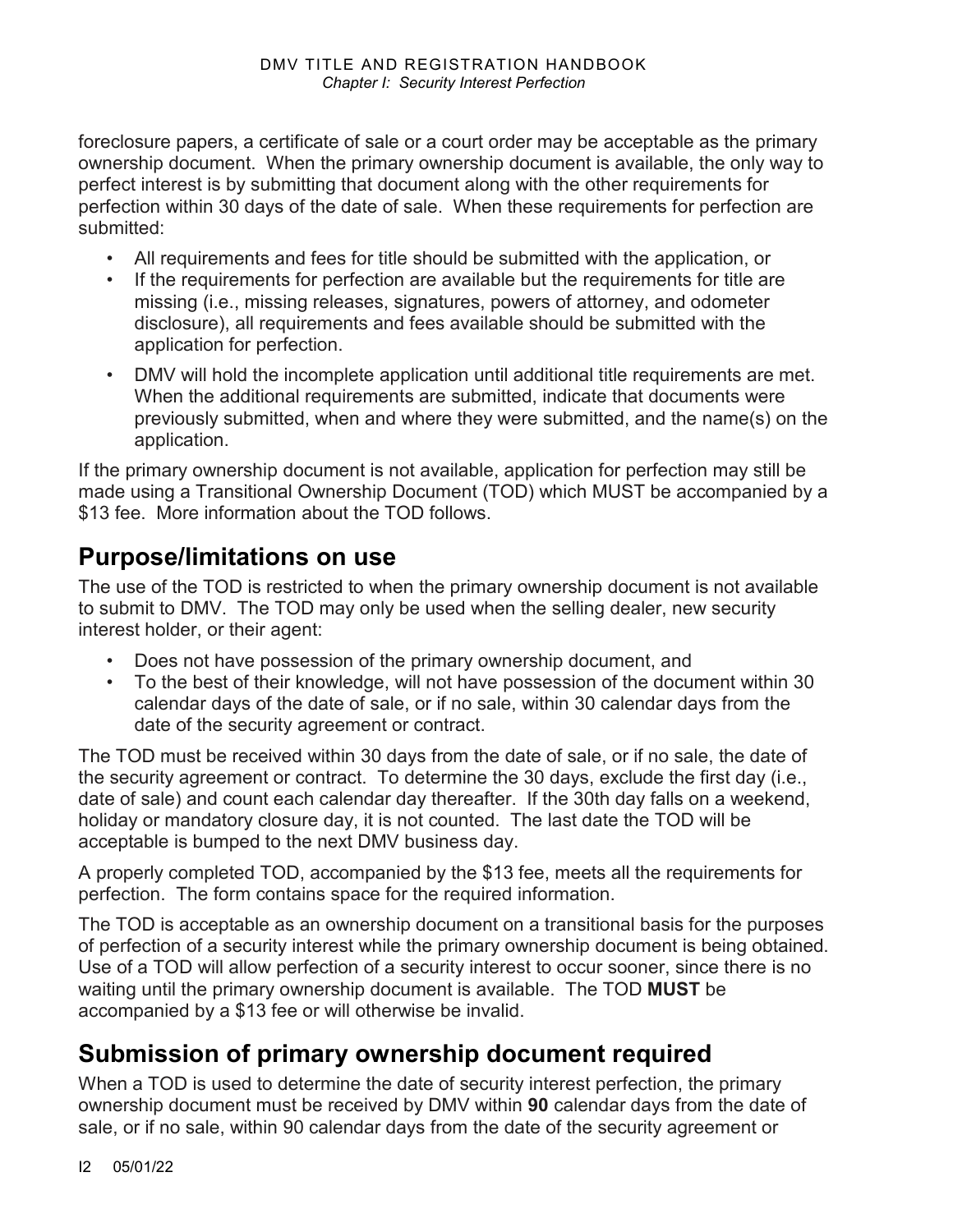contract. Although DMV allows 90 days to submit the primary ownership document, after 30 days from the date of sale or finalizing the security agreement/contract the transaction is still subject to late presentation fees (does not apply if an Oregon dealer submits the transaction). To determine the 90-day period, exclude the first day (i.e., day of sale) and count each calendar day thereafter.

If the 90th day falls on a weekend, holiday or mandatory closure day, the last date the TOD may be used to determine date of security interest perfection is bumped to the next DMV working day. If the primary ownership document is not received within 90 days, the TOD is invalidated and the TOD fee WILL NOT be refunded. If the TOD is invalid, the date used to determine security interest perfection is the date the primary ownership document is received by DMV.

#### **Date when requirements for perfection are considered met**

Requirements for perfection shall be considered met on the date DMV receives the TOD, unless DMV invalidates the TOD. A TOD is considered received by DMV when it is:

- Submitted to any local DMV office.
- Mailed (date received by DMV will be used) to DMV headquarters, Attention: TOD Desk, 1905 Lana Avenue N.E., Salem, Oregon 97314-2252.
- Submitted to DMV by facsimile machine (FAX). The FAX telephone number is (503) 945-5143. To submit a TOD by FAX, the person or firm MUST have a TOD billing account with DMV so the fees can be billed to that account. For information in obtaining a TOD Billing Account, call the Financial and Accounts Unit at (503) 945-7996.

### **TOD may be invalidated**

All owners on a TOD and Application for Title must be identical or the TOD will be invalidated. A TOD may also be invalidated when it is determined that the TOD does not contain all required information, if it contains a false certification, if the identified person on the TOD does not have a security interest or if the TOD is received by DMV more than 30 days from the date of the sale.

*A TOD will be invalidated if the primary ownership document is not received within 90 days of the date of sale.*

The TOD will also be invalidated if it is received without the TOD fee or if it is FAXED and the person or firm does not have a TOD billing account.

When submitting a TOD by FAX, write the TOD Billing Account Number on the TOD. A record inquiry account with DMV cannot be used for this purpose.

A monthly invoice will be sent to each TOD account holder. If the TOD Billing Account Number written on the TOD is invalid or delinquent, the TOD will be invalidated. The only billing allowed against the TOD Billing Account will be TOD filing fees.

When a TOD is invalidated, any perfection based on the TOD is also invalidated. The fee **WILL NOT** be refunded for an invalidated TOD. If the TOD is invalidated, requirements for perfection will be considered met on the date DMV first receives the primary ownership document and application for notation, (i.e., title application containing name of each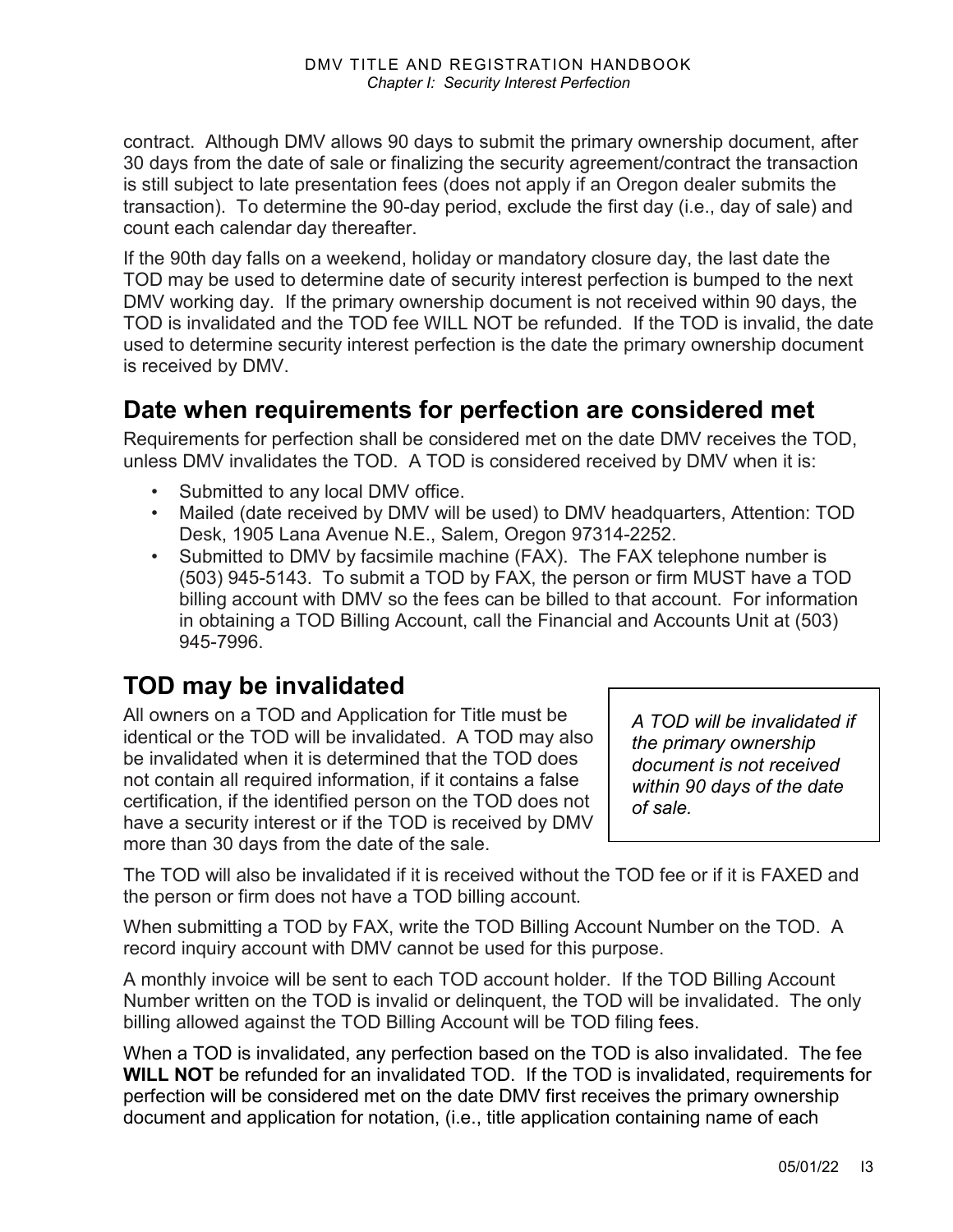owner, name, and address of security interest holder and VIN).

# **TOD form**

The TOD is a three-page form [\(Form 227\)](https://www.odot.state.or.us/forms/dmv/227fill.pdf). The first page is the TOD. The second page (yellow) may be submitted with the TOD for use as a receipt. To have the second page returned, include a legible return address in the space provided.

The third page (pink) is to be submitted along with the primary ownership document when it is submitted. The third page may also be used to withdraw a TOD. (TOD withdrawals are discussed later in this chapter.)

The TOD form contains more detailed instructions on its use.

DMV will accept a reproduction of a TOD form. When submitting a copy, copy the first (top) page, not the receipt or withdrawal page.

### **Accuracy in completing form important**

Accuracy in completing TOD forms is important. Perfection involves creating a public record. If the information required is inaccurate, this could invalidate the perfection.

Persons completing TODs should initial and date any changes or alterations made to the information before submitting the TOD to DMV. If this is not done, the TOD will be invalidated or rejected by DMV. Changes or alterations to TODs will not be accepted once DMV has marked a TOD as received. If there is a need to change information on a form after the date submitting the TOD, another TOD may be submitted along with another \$13 fee and withdraw the first TOD submitted if submission occurs before the 30-day deadline. However, if another TOD is submitted, the date used for determining perfection will be the date the second TOD is received.

# **Submitting a TOD**

If a TOD is needed, complete the form and submit it to DMV with the \$13 fee.

TODs, and any transactions for which a TOD has been submitted, should be kept separate from any other title and registration applications submitted. One payment (check, money order, cashier's check, NO cash) should be submitted for TODs and submit a separate payment for any other title and registration documents.

*To set up a TOD account to submit TODs by FAX, contact the Financial and Accounts Unit at (503) 945-7996.*

If more than one TOD is submitted and the payment

contains insufficient fees to cover all the TODs received, the fees will be applied to as many TODs as possible and all others will be invalidated. DMV will apply the fees to the documents in the order of processing and will not determine which TOD is more important.

If the TODs are submitted with other documents and the payment contains insufficient fees to cover all TODs and all documents, the money will be applied to the TODs first and then applied to as many documents as possible thereafter. Some other transaction(s) may have insufficient fees.

If a receipt is needed, follow the instructions for completing and submitting the receipt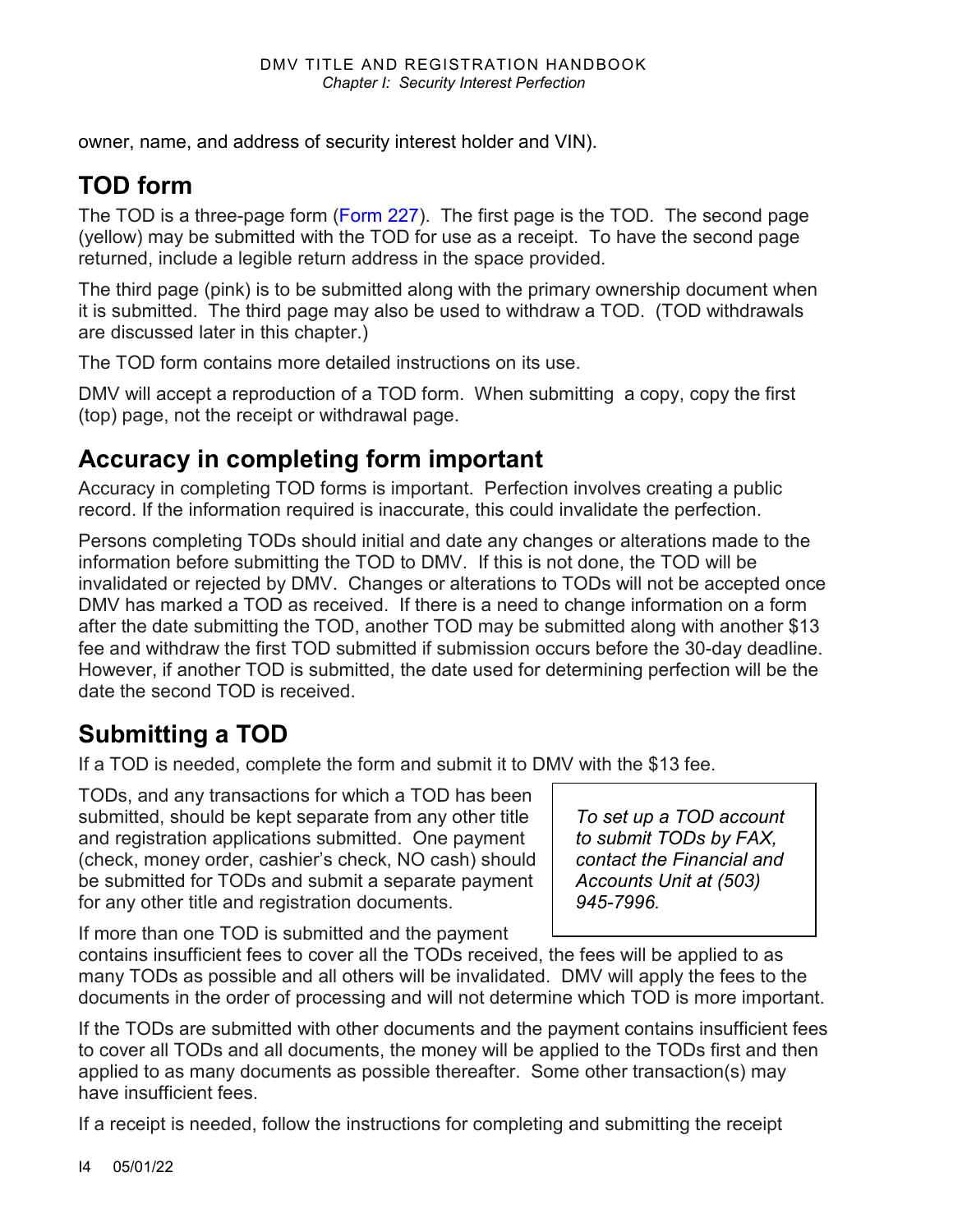copy, and send the receipt copy with the TOD. If sending the TOD by FAX and need a receipt, write "receipt requested" at the very top of the TOD form. DO NOT send the receipt copy (part 2) of the TOD form by FAX.

Keep the third part of the TOD form to submit with the primary ownership document, or in case a need to withdraw the TOD occurs.

When the primary ownership document is available, submit that document to DMV along with the third part of the TOD form. Place the third copy on top of the transaction. Submit Page 3 so DMV can connect the primary ownership document with the TOD. However, when submitting the third part of the TOD, DO NOT COMPLETE OR SIGN THE WITHDRAWAL PORTION **unless** it is intended to withdraw the TOD previously submitted.

Along with submitting Page 3 of the TOD with the primary ownership document, include any necessary title or registration requirements and fees. DMV will accept the primary ownership document without all the requirements for the purpose of perfection. However, the title will not be issued until all title requirements are met.

*TOD date charts are included in this Chapter and are also on the DMV Web site at [https://www.oregon.gov/ODOT/](https://www.oregon.gov/ODOT/DMV/Pages/Dealers/Dealers-Home.aspx) [DMV/Pages/Dealers/Dealers-](https://www.oregon.gov/ODOT/DMV/Pages/Dealers/Dealers-Home.aspx)[Home.aspx.](https://www.oregon.gov/ODOT/DMV/Pages/Dealers/Dealers-Home.aspx)*

Remember, to perfect interest based on the TOD, DMV must receive the primary ownership document within 90 calendar days of the date of sale, or if no sale, within 90 calendar days of the date of the security agreement or contract.

When submitting the primary ownership document when a TOD was previously submitted, keep that transaction separate from other title and registration transactions being submitted, and any TODs not previously submitted. If submitting more than one primary ownership document for TODs that have been submitted, these documents may be grouped together.

It is important that the primary ownership document be joined with the TOD as soon as possible. This may not occur if such documents are not kept separate from routine title and registration business or if the third part of the TOD is not provided so that the documents can be connected.

NOTE: When mailing the TOD payment to DMV, include the stub portion of the bill along with the check / payment, and mail it separately from any other transaction. Put on the envelope: Attn: Financial & Accounts Unit – TOD. Payment of the bill is due within 30 days. A late payment is considered delinquent and no additional TODs will be accepted until the bill is paid.

### **Withdrawal of TOD**

The third part of the TOD form may be used for withdrawing a TOD that has been

submitted to DMV. There are instructions on the form. Withdrawal notices must be in writing. The notice may be submitted to a local DMV office or mailed to DMV headquarters. Withdrawal notices may be sent by facsimile machine (FAX) when they are not required to be attached to title transactions. When the mail or FAX is used for

*There is NO REFUND of the TOD fee when a TOD is withdrawn.*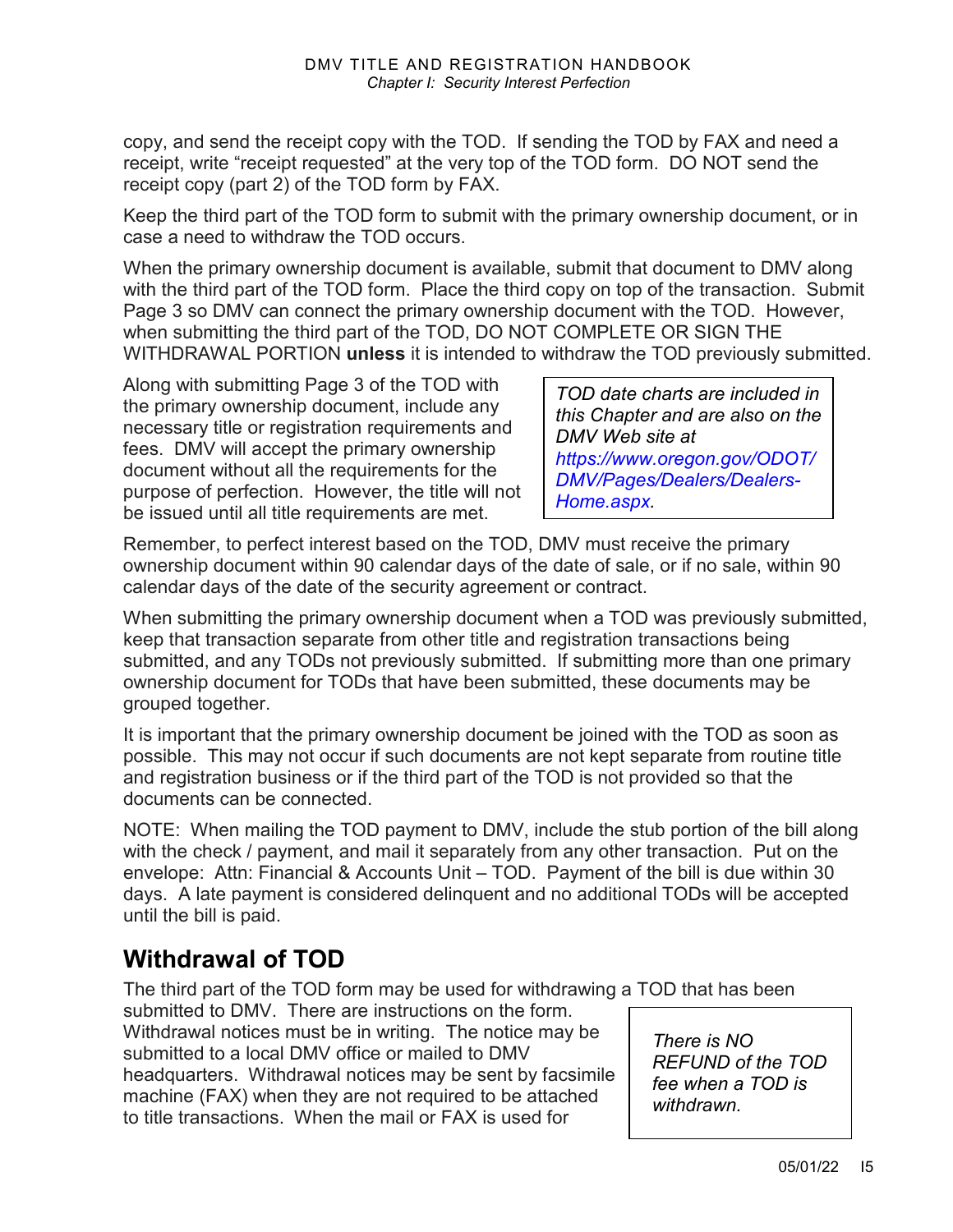sending a withdrawal, use the same mailing address or FAX telephone number as used for sending a TOD.

DO NOT SIGN Page 3 of the TOD unless the previously submitted TOD is intended to be withdrawn.

There are certain situations when a withdrawal notice must be submitted:

- A second TOD for the same vehicle may be submitted under certain circumstances such as the first one received was incorrect or the vehicle has been sold since the first TOD was submitted. If a second TOD is being submitted for the same vehicle, a withdrawal notice must be submitted for the first TOD. This should accompany the second TOD, and may be submitted to a local DMV office, or mailed or sent by FAX to DMV headquarters.
- If a title will be applied for within 90 calendar days from the date of sale or, if no sale, the date of security agreement or contract (as reflected on the TOD submitted) and the interests shown on the title application conflict with the ones shown on the TOD, the security interest holder or person who submitted the TOD must submit a withdrawal notice. An example is where the TOD reflects a different registered owner than what will be shown on the application for title.
- The title could potentially be applied for by someone else within the 90-day time period, such as where the primary ownership documents have been released to a third party (i.e., a new buyer).

When submitting the title transaction to DMV, the withdrawal notice should be attached to that transaction. Keep the title transaction separate from other title and registration transactions that do not involve TODs.

If the primary ownership documents have been released to a third party, the security interest holder or person who submitted the TOD should send the withdrawal notice directly to DMV (i.e., local office, mail, or FAX).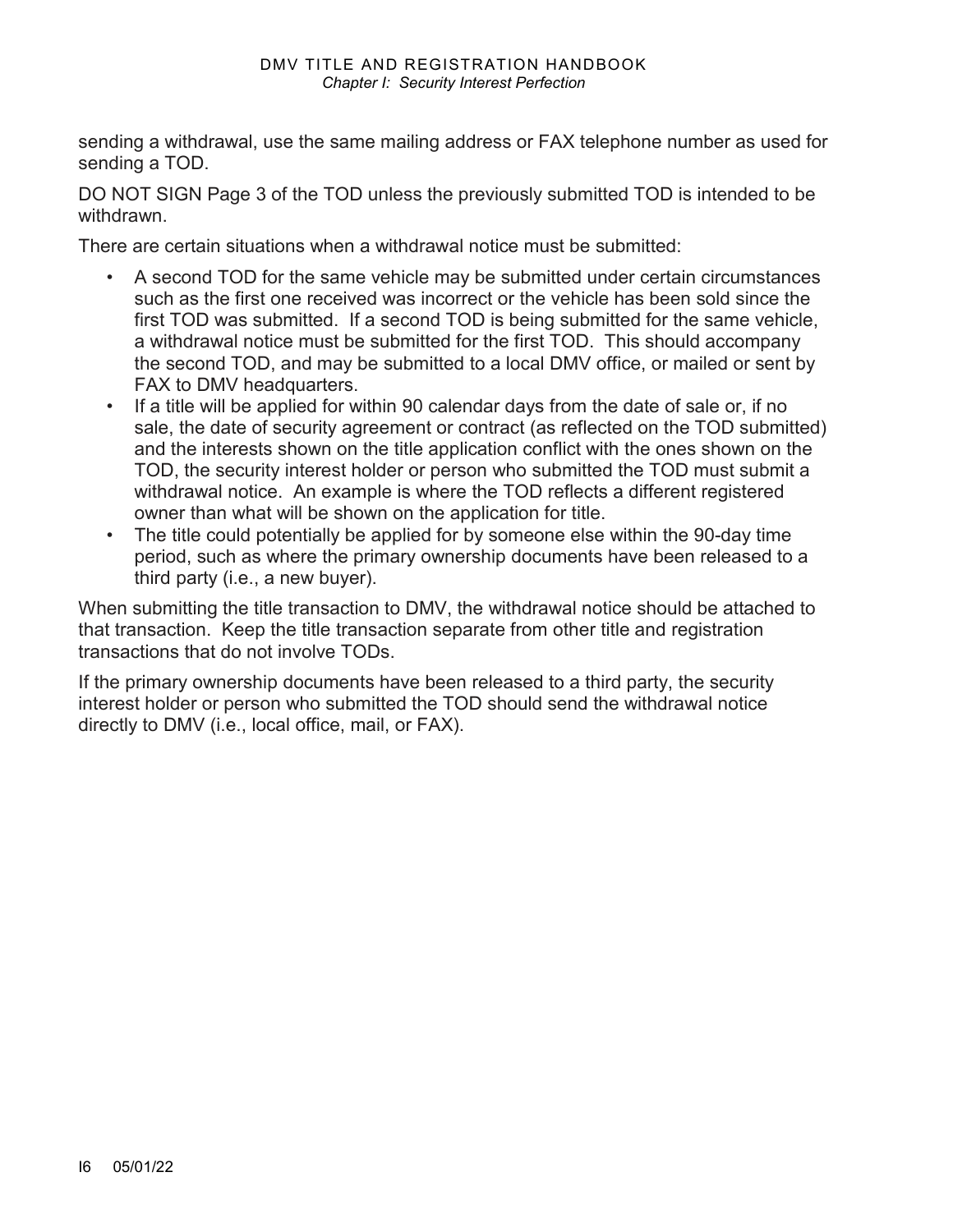#### DMV TITLE AND REGISTRATION HANDBOOK *Chapter I: Security Interest Perfection*

### **Example of TRANSITIONAL OWNERSHIP DOCUMENT, [FORM 227](https://www.odot.state.or.us/forms/dmv/227fill.pdf)**

*Actual size 8½" x 11" (first page)* 

|    | <b>TRANSITIONAL OWNERSHIP</b><br><b>CLEAR FORM</b>                                                                                                                                                                                                                             |                                                                                                                                                                                                                         |                                               |  |  |  |  |  |  |  |  |  |  |  |
|----|--------------------------------------------------------------------------------------------------------------------------------------------------------------------------------------------------------------------------------------------------------------------------------|-------------------------------------------------------------------------------------------------------------------------------------------------------------------------------------------------------------------------|-----------------------------------------------|--|--|--|--|--|--|--|--|--|--|--|
|    | DRIVER AND MOTOR VEHICLE SERVICES                                                                                                                                                                                                                                              | <b>DOCUMENT (TOD)</b>                                                                                                                                                                                                   |                                               |  |  |  |  |  |  |  |  |  |  |  |
|    | <b>605 LANA AVE NE, EALEN OR 67314</b>                                                                                                                                                                                                                                         | This document is for use in perfecting security interests in vehicles. The document:<br>a. May not be used if the primary ownership document (i.e. title, Manufacturer's Certificate of Origin) is available.           |                                               |  |  |  |  |  |  |  |  |  |  |  |
|    | is not a negotiable document and is not evidence of ownership or right to title.<br>b.<br>c. Is only valid when in the possession of DMV.                                                                                                                                      |                                                                                                                                                                                                                         |                                               |  |  |  |  |  |  |  |  |  |  |  |
|    | Is only valid if properly completed and received by DMV within 30 calendar days of the date of sale or date of security agreement/<br>d.<br>contract, along with a \$13.00 fee, and only if DMV receives the primary ownership document within 90 calendar days of the date of |                                                                                                                                                                                                                         |                                               |  |  |  |  |  |  |  |  |  |  |  |
|    |                                                                                                                                                                                                                                                                                | sale or security agreement/contract. (In determining days, do not count the actual day of sale or day the contract was signed.)<br>Please see reverse for instructions on completing this form. All boxes are required. |                                               |  |  |  |  |  |  |  |  |  |  |  |
|    | <b>SECTION A</b>                                                                                                                                                                                                                                                               |                                                                                                                                                                                                                         |                                               |  |  |  |  |  |  |  |  |  |  |  |
| 1  | MAKE<br>BODY STYLE<br><b>YEAR</b><br>DATE OF SALE OR DATE SECURITY AGREEMENT/CONTRACT WAS SIGNED                                                                                                                                                                               |                                                                                                                                                                                                                         |                                               |  |  |  |  |  |  |  |  |  |  |  |
| 2  | <b>PLATE NUMBER</b><br><b>VEHICLE IDENTIFICATION NUMBER</b>                                                                                                                                                                                                                    | OREGON TITLE NUMBER                                                                                                                                                                                                     |                                               |  |  |  |  |  |  |  |  |  |  |  |
| 3  | <b>NAME OF OWNER</b>                                                                                                                                                                                                                                                           |                                                                                                                                                                                                                         | ODL / ID / CUSTOMER NUMBER DATE OF BIRTH      |  |  |  |  |  |  |  |  |  |  |  |
|    | <b>NAME OF OWNER</b>                                                                                                                                                                                                                                                           |                                                                                                                                                                                                                         | ODL / ID / CUSTOMER NUMBER DATE OF BRITH      |  |  |  |  |  |  |  |  |  |  |  |
| 4  | <b>NAME OF OWNER</b><br>ODL / ID / CUSTOMER NUMBER DATE OF BRITH                                                                                                                                                                                                               |                                                                                                                                                                                                                         |                                               |  |  |  |  |  |  |  |  |  |  |  |
| 5  |                                                                                                                                                                                                                                                                                |                                                                                                                                                                                                                         |                                               |  |  |  |  |  |  |  |  |  |  |  |
| 6  | OWNERS RESIDENCE ADDRESS (HOUSE NUMBER, STREET)<br>CITY, STATE, ZIP CODE                                                                                                                                                                                                       |                                                                                                                                                                                                                         |                                               |  |  |  |  |  |  |  |  |  |  |  |
| 7  | <b>SECURITY INTEREST HOLDER</b>                                                                                                                                                                                                                                                |                                                                                                                                                                                                                         | ODL / CUSTOMER NUMBER<br><b>DATE OF BIRTH</b> |  |  |  |  |  |  |  |  |  |  |  |
| 8  | SECURITY INTEREST HOLDER ADDRESS (STREET, CITY, STATE, ZIP CODE).                                                                                                                                                                                                              |                                                                                                                                                                                                                         |                                               |  |  |  |  |  |  |  |  |  |  |  |
| 9  | SECONDARY SECURITY INTEREST HOLDERLESSOR                                                                                                                                                                                                                                       |                                                                                                                                                                                                                         | <b>ODL / CUSTOMER NUMBER</b><br>DATE OF BRITH |  |  |  |  |  |  |  |  |  |  |  |
| 10 | SECONDARY SECURITY INTEREST HOLDERLESSOR ADDRESS (STREET, CITY, STATE, ZIP CODE)                                                                                                                                                                                               |                                                                                                                                                                                                                         |                                               |  |  |  |  |  |  |  |  |  |  |  |
|    |                                                                                                                                                                                                                                                                                | <b>SECTION B</b>                                                                                                                                                                                                        |                                               |  |  |  |  |  |  |  |  |  |  |  |
|    | I hereby certify that:                                                                                                                                                                                                                                                         |                                                                                                                                                                                                                         |                                               |  |  |  |  |  |  |  |  |  |  |  |
|    | 1. The information on this document is accurate.<br>2. The primary ownership document is not in my possession and is not available for submission to DMV.                                                                                                                      |                                                                                                                                                                                                                         |                                               |  |  |  |  |  |  |  |  |  |  |  |
|    | 3. The primary ownership document is being obtained and I understand that document must be received by DMV within<br>90 calendar days of the date of sale or security agreement/contract, or this document and any perfection based on                                         |                                                                                                                                                                                                                         |                                               |  |  |  |  |  |  |  |  |  |  |  |
|    | this document shall be invalidated.                                                                                                                                                                                                                                            |                                                                                                                                                                                                                         |                                               |  |  |  |  |  |  |  |  |  |  |  |
|    | I understand that false certification may invalidate this document for the purpose of perfection of a security<br>interest.                                                                                                                                                    |                                                                                                                                                                                                                         |                                               |  |  |  |  |  |  |  |  |  |  |  |
|    | IF BILLING TO DIFFERENT PARTY, NAME OF PARTY BEING BILLED                                                                                                                                                                                                                      |                                                                                                                                                                                                                         |                                               |  |  |  |  |  |  |  |  |  |  |  |
|    | NAME OF BUSINESS OR INDIVIDUAL SUBMITTING DOCUMENT                                                                                                                                                                                                                             | <b>DEALER NUMBER</b>                                                                                                                                                                                                    | <b>TELEPHONE NUMBER</b>                       |  |  |  |  |  |  |  |  |  |  |  |
| 11 | <b>SIGNATURE</b>                                                                                                                                                                                                                                                               | TOD ACCOUNT NUMBER                                                                                                                                                                                                      | DATE                                          |  |  |  |  |  |  |  |  |  |  |  |
| 12 | $\mathbf v$<br>$\boldsymbol{\mathsf{A}}$                                                                                                                                                                                                                                       |                                                                                                                                                                                                                         |                                               |  |  |  |  |  |  |  |  |  |  |  |
|    |                                                                                                                                                                                                                                                                                | <b>OFFICE USE ONLY</b>                                                                                                                                                                                                  |                                               |  |  |  |  |  |  |  |  |  |  |  |
|    | <b>DLR</b><br>CRU<br><b>BNK</b><br><b>FIN</b>                                                                                                                                                                                                                                  | PRI                                                                                                                                                                                                                     | $\Box$ YES<br><b>DLR</b><br><b>NO</b>         |  |  |  |  |  |  |  |  |  |  |  |
|    |                                                                                                                                                                                                                                                                                | <b>ENTRY DATE</b>                                                                                                                                                                                                       | <b>RECEIPT DATE</b>                           |  |  |  |  |  |  |  |  |  |  |  |
|    |                                                                                                                                                                                                                                                                                |                                                                                                                                                                                                                         |                                               |  |  |  |  |  |  |  |  |  |  |  |
|    |                                                                                                                                                                                                                                                                                |                                                                                                                                                                                                                         | <b>FEE COLLECTED:</b>                         |  |  |  |  |  |  |  |  |  |  |  |
|    |                                                                                                                                                                                                                                                                                |                                                                                                                                                                                                                         | s                                             |  |  |  |  |  |  |  |  |  |  |  |
|    | 735-227 (3 22)<br><b>STK# 300099</b><br>PAGE 1                                                                                                                                                                                                                                 |                                                                                                                                                                                                                         |                                               |  |  |  |  |  |  |  |  |  |  |  |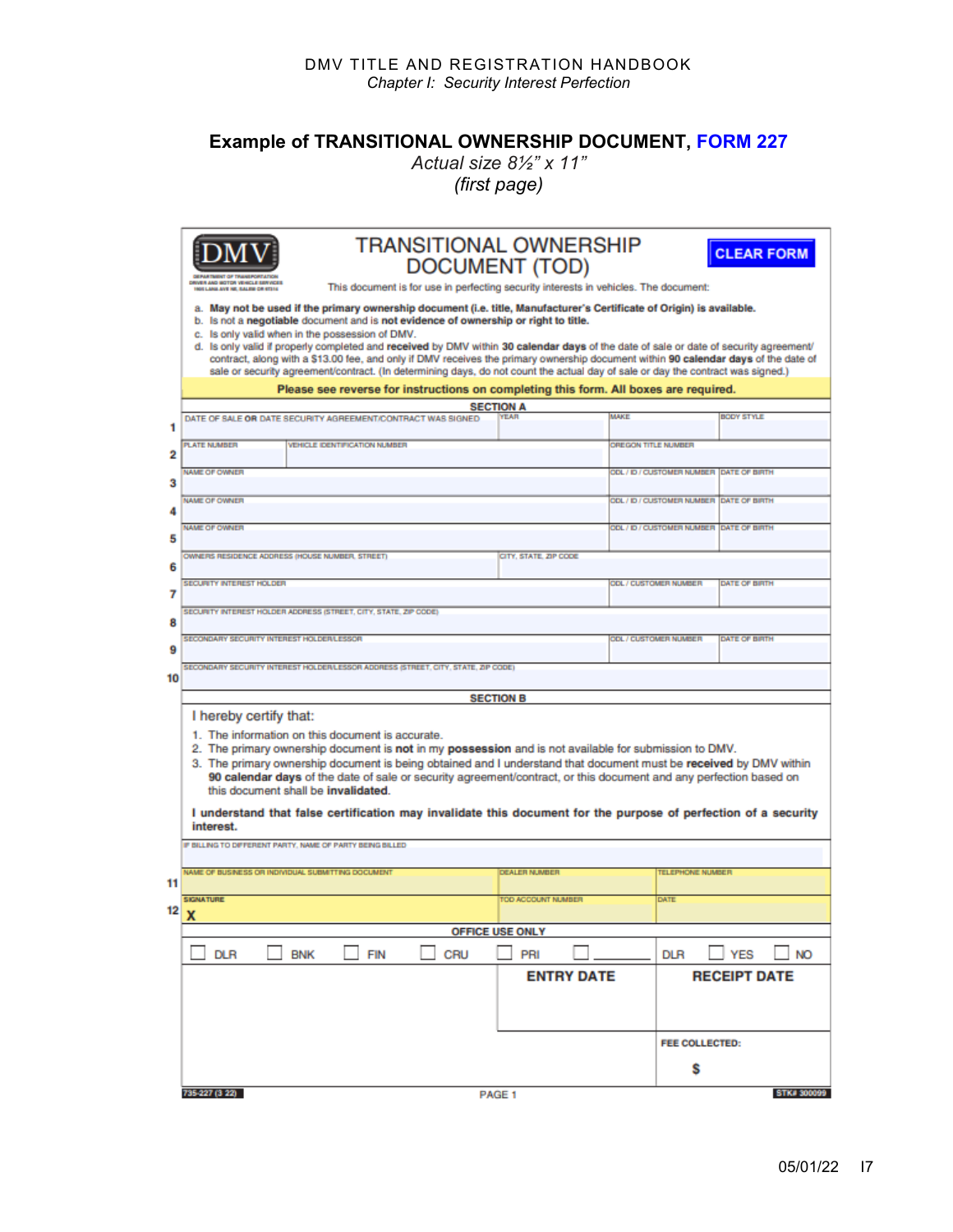**Example of TRANSITIONAL OWNERSHIP DOCUMENT, FORM 227**

*Actual size 8½" x 11" (second page - Receipt)* 

|        | <b>RECEIPT OF TRANSITIONAL OWNERSHIP</b><br>DOCUMENT ONLY (NOT VALID AS A TOD)<br><b>LAVENE, SALEM OR 97314</b>                                                                                                                                                                                                                                                                                                                                                                                                                                                                                                          |                                               |  |  |  |  |  |  |  |  |  |
|--------|--------------------------------------------------------------------------------------------------------------------------------------------------------------------------------------------------------------------------------------------------------------------------------------------------------------------------------------------------------------------------------------------------------------------------------------------------------------------------------------------------------------------------------------------------------------------------------------------------------------------------|-----------------------------------------------|--|--|--|--|--|--|--|--|--|
|        | Instructions:                                                                                                                                                                                                                                                                                                                                                                                                                                                                                                                                                                                                            |                                               |  |  |  |  |  |  |  |  |  |
|        | 1. This part is to be used as a receipt. If the document is presented at a local DMV office, a receipt date will be stamped<br>on the document and returned to you.<br>2. If the document is sent in by mail TYPE or CLEARLY PRINT a name and address in the space provided at the<br>bottom of this form, and this part will be returned as a receipt. If the space is not completed with a name and<br>address, a receipt will not be sent to you.<br>3. "Receipt Requested" and provide your FAX number or email address in the box at the bottom of this page. A receipt<br>will be returned to you by FAX or email. |                                               |  |  |  |  |  |  |  |  |  |
|        | BODY STYLE<br><b>YEAR</b><br><b>MAKE</b><br>DATE OF SALE OR DATE SECURITY AGREEMENT/CONTRACT WAS SIGNED                                                                                                                                                                                                                                                                                                                                                                                                                                                                                                                  |                                               |  |  |  |  |  |  |  |  |  |
| 1<br>2 | <b>PLATE NUMBER</b><br><b>VEHICLE IDENTIFICATION NUMBER</b>                                                                                                                                                                                                                                                                                                                                                                                                                                                                                                                                                              | OREGON TITLE NUMBER                           |  |  |  |  |  |  |  |  |  |
|        | <b>NAME OF OWNER</b>                                                                                                                                                                                                                                                                                                                                                                                                                                                                                                                                                                                                     | ODL / ID / CUSTOMER NUMBER DATE OF BRITH      |  |  |  |  |  |  |  |  |  |
| з      | <b>NAME OF OWNER</b>                                                                                                                                                                                                                                                                                                                                                                                                                                                                                                                                                                                                     | OOL / ID / CUSTOMER NUMBER DATE OF BRITH      |  |  |  |  |  |  |  |  |  |
| 4      | <b>NAME OF OWNER</b>                                                                                                                                                                                                                                                                                                                                                                                                                                                                                                                                                                                                     | ODL / ID / CUSTOMER NUMBER DATE OF BRITH      |  |  |  |  |  |  |  |  |  |
| 5      |                                                                                                                                                                                                                                                                                                                                                                                                                                                                                                                                                                                                                          |                                               |  |  |  |  |  |  |  |  |  |
| 6      | OWNERS RESIDENCE ADDRESS (HOUSE NUMBER, STREET)<br>CITY, STATE, ZIP CODE                                                                                                                                                                                                                                                                                                                                                                                                                                                                                                                                                 |                                               |  |  |  |  |  |  |  |  |  |
| 7      | <b>SECURITY INTEREST HOLDER</b>                                                                                                                                                                                                                                                                                                                                                                                                                                                                                                                                                                                          | <b>ODL / CUSTOMER NUMBER</b><br>DATE OF BIRTH |  |  |  |  |  |  |  |  |  |
| 8      | SECURITY INTEREST HOLDER ADDRESS (STREET, CITY, STATE, ZIP CODE).                                                                                                                                                                                                                                                                                                                                                                                                                                                                                                                                                        |                                               |  |  |  |  |  |  |  |  |  |
| 9      | SECONDARY SECURITY INTEREST HOLDERLESSOR                                                                                                                                                                                                                                                                                                                                                                                                                                                                                                                                                                                 | <b>ODL / CUSTOMER NUMBER</b><br>DATE OF BIRTH |  |  |  |  |  |  |  |  |  |
| 10     | SECONDARY SECURITY INTEREST HOLDERLESSOR ADDRESS (STREET, CITY, STATE, ZIP CODE)                                                                                                                                                                                                                                                                                                                                                                                                                                                                                                                                         |                                               |  |  |  |  |  |  |  |  |  |
|        | <b>APPROVED</b><br><b>INVALID</b><br>$\Box$ The TOD was not received within thirty (30) days from the date of sale or from the date<br>the security agreement/contract was signed.<br>$\Box$ The vehicle identification number (VIN) on the TOD does not match the VIN on either<br>the primary ownership document or DMV vehicle records.<br>The TOD submitted was incomplete.<br>Other:<br>PLEASE MAIL, FAX OR EMAIL RECEIPT TO:<br>NOT VALID AS A RECEIPT<br>UNLESS DATE STAMPED BY DMV<br>(NAME & ADDRESS, FAX#, OR EMAIL ADDRESS MUST BE TYPED OR CLEARLY PRINTED<br>IN BOX BELOW)<br><b>RECEIPT DATE</b>           |                                               |  |  |  |  |  |  |  |  |  |
|        |                                                                                                                                                                                                                                                                                                                                                                                                                                                                                                                                                                                                                          |                                               |  |  |  |  |  |  |  |  |  |
|        | 735-227 (3 22)<br>PAGE <sub>2</sub>                                                                                                                                                                                                                                                                                                                                                                                                                                                                                                                                                                                      |                                               |  |  |  |  |  |  |  |  |  |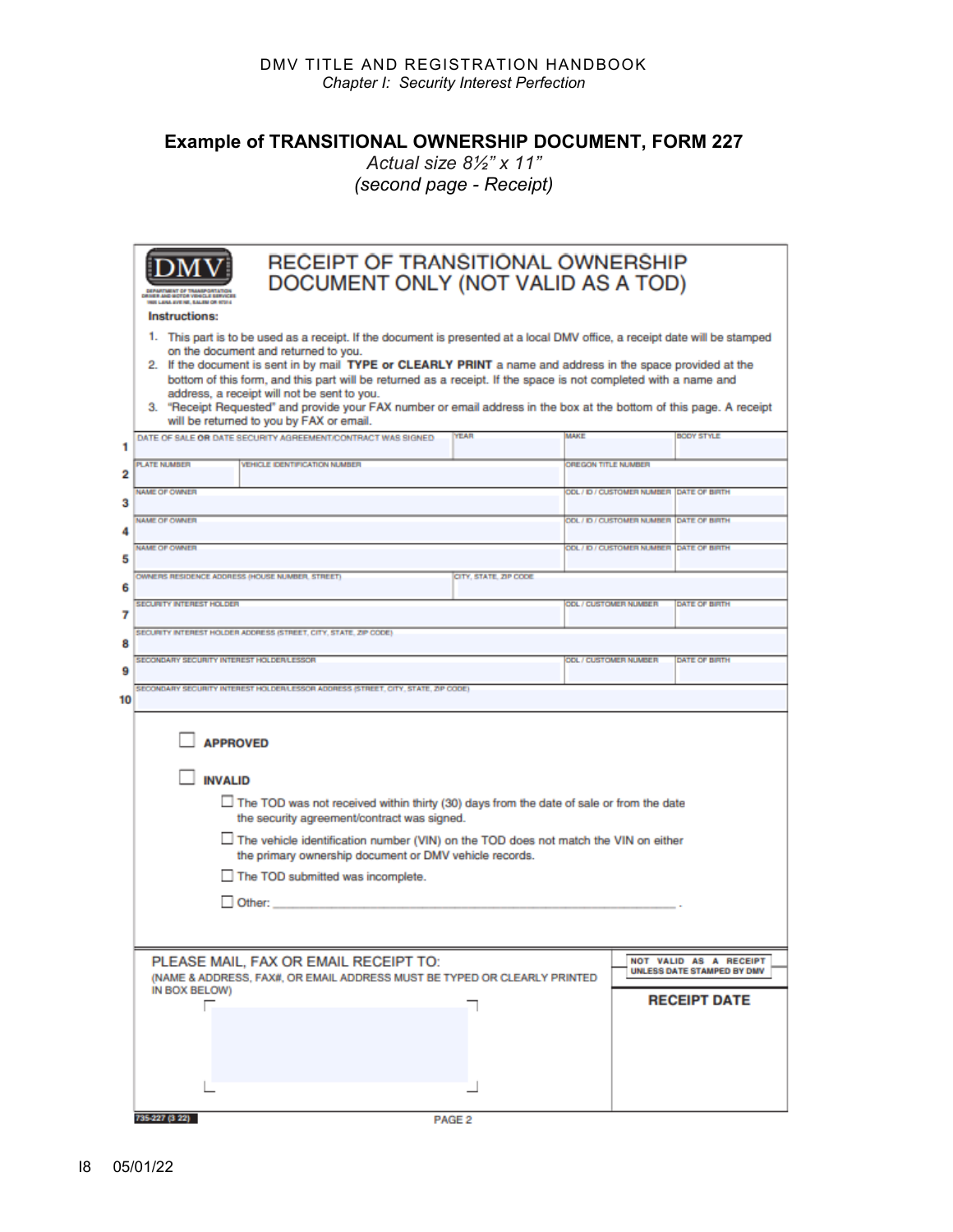**Example of TRANSITIONAL OWNERSHIP DOCUMENT, FORM 227**

*Actual size 8½" x 11" (third page – Request to Withdraw)* 

|    | NOTICE OF TRANSITIONAL OWNERSHIP<br>DOCUMENT PREVIOUSLY SUBMITTED<br>(NOT VALID AS A TOD)<br>IVER AND MOTOR VEHICLE EERVICES<br><b>600 LANS AVE NE. EALEN OR 6T316</b>                                                                                                                                                                                                                                                                                                                                       |                                                           |                                         |                   |  |  |  |  |  |  |  |  |
|----|--------------------------------------------------------------------------------------------------------------------------------------------------------------------------------------------------------------------------------------------------------------------------------------------------------------------------------------------------------------------------------------------------------------------------------------------------------------------------------------------------------------|-----------------------------------------------------------|-----------------------------------------|-------------------|--|--|--|--|--|--|--|--|
|    | <b>SECTION A</b><br>THIS PAGE MUST BE ATTACHED TO THE PRIMARY OWNERSHIP DOCUMENT WHEN<br>IT IS SUBMITTED TO DMV, EITHER AT A LOCAL DMV OFFICE OR BY MAIL.                                                                                                                                                                                                                                                                                                                                                    |                                                           |                                         |                   |  |  |  |  |  |  |  |  |
| 1  | DATE OF SALE OR DATE SECURITY AGREEMENT/CONTRACT WAS SIGNED.                                                                                                                                                                                                                                                                                                                                                                                                                                                 | <b>YEAR</b>                                               | <b>MAKE</b>                             | <b>BODY STYLE</b> |  |  |  |  |  |  |  |  |
|    | <b>PLATE NUMBER</b><br><b>VEHICLE IDENTIFICATION NUMBER</b>                                                                                                                                                                                                                                                                                                                                                                                                                                                  |                                                           | OREGON TITLE NUMBER                     |                   |  |  |  |  |  |  |  |  |
| 2  | <b>NAME OF OWNER</b>                                                                                                                                                                                                                                                                                                                                                                                                                                                                                         |                                                           | ODL / ID / CUSTOMER NUMBER DATE OF BRTH |                   |  |  |  |  |  |  |  |  |
| з  |                                                                                                                                                                                                                                                                                                                                                                                                                                                                                                              |                                                           |                                         |                   |  |  |  |  |  |  |  |  |
| 4  | <b>NAME OF OWNER</b>                                                                                                                                                                                                                                                                                                                                                                                                                                                                                         |                                                           | ODL / ID / CUSTOMER NUMBER DATE OF BRTH |                   |  |  |  |  |  |  |  |  |
|    | <b>NAME OF OWNER</b><br>ODL / ID / CUSTOMER NUMBER DATE OF BRITH                                                                                                                                                                                                                                                                                                                                                                                                                                             |                                                           |                                         |                   |  |  |  |  |  |  |  |  |
| 5  | OWNERS RESIDENCE ADDRESS (HOUSE NUMBER, STREET)                                                                                                                                                                                                                                                                                                                                                                                                                                                              | CITY, STATE, ZIP CODE                                     |                                         |                   |  |  |  |  |  |  |  |  |
| 6  |                                                                                                                                                                                                                                                                                                                                                                                                                                                                                                              |                                                           |                                         |                   |  |  |  |  |  |  |  |  |
| 7  | <b>SECURITY INTEREST HOLDER</b>                                                                                                                                                                                                                                                                                                                                                                                                                                                                              |                                                           | <b>ODL / CUSTOMER NUMBER</b>            | DATE OF BIRTH     |  |  |  |  |  |  |  |  |
|    | SECURITY INTEREST HOLDER ADDRESS (STREET, CITY, STATE, ZIP CODE)                                                                                                                                                                                                                                                                                                                                                                                                                                             |                                                           |                                         |                   |  |  |  |  |  |  |  |  |
| 8  | SECONDARY SECURITY INTEREST HOLDERLESSOR                                                                                                                                                                                                                                                                                                                                                                                                                                                                     |                                                           | <b>ODL / CUSTOMER NUMBER</b>            | DATE OF BRITH     |  |  |  |  |  |  |  |  |
| 9  |                                                                                                                                                                                                                                                                                                                                                                                                                                                                                                              |                                                           |                                         |                   |  |  |  |  |  |  |  |  |
| 10 | SECONDARY SECURITY INTEREST HOLDERLESSOR ADDRESS (STREET, CITY, STATE, ZIP CODE)                                                                                                                                                                                                                                                                                                                                                                                                                             |                                                           |                                         |                   |  |  |  |  |  |  |  |  |
|    |                                                                                                                                                                                                                                                                                                                                                                                                                                                                                                              | <b>SECTION B</b>                                          |                                         |                   |  |  |  |  |  |  |  |  |
|    | <b>REQUEST TO WITHDRAW TOD</b><br>Instructions:<br>1. Complete this section of the form ONLY when your intention is to have DMV invalidate the TOD.<br>2. Deliver this page to a DMV office or mail it to: Oregon DMV Services, Attn: Financial & Accounts Unit - TOD Desk,<br>1905 Lana Ave NE, Salem OR 97314, or send it by facsimile machine (FAX). The FAX number is (503) 945-5143.<br>3. The TOD fee will be retained even though the TOD is being withdrawn. The fee cannot be used for another TOD. |                                                           |                                         |                   |  |  |  |  |  |  |  |  |
|    | I WITHDRAW THE TRANSITIONAL OWNERSHIP DOCUMENT AS NOTED ABOVE. I UNDERSTAND THAT BY WITHDRAWING THE<br>TRANSITIONAL OWNERSHIP DOCUMENT, ANY SECURITY INTEREST PERFECTED ON THE BASIS OF THE DOCUMENT WILL<br><b>BE INVALIDATED.</b>                                                                                                                                                                                                                                                                          |                                                           |                                         |                   |  |  |  |  |  |  |  |  |
|    | PRINTED NAME OF BUSINESS OR INDIVIDUAL WITHDRAWING TOD                                                                                                                                                                                                                                                                                                                                                                                                                                                       |                                                           |                                         |                   |  |  |  |  |  |  |  |  |
|    | SIGNATURE OF PERSON WITHDRAWING TOD<br>х                                                                                                                                                                                                                                                                                                                                                                                                                                                                     | - SIGN THIS FOOM ONLY WHEN<br>YOU ARE WITHDRAWING THE TOD | DATE                                    |                   |  |  |  |  |  |  |  |  |
|    |                                                                                                                                                                                                                                                                                                                                                                                                                                                                                                              | <b>OFFICE USE ONLY</b>                                    |                                         |                   |  |  |  |  |  |  |  |  |
|    | CAN<br>ORT                                                                                                                                                                                                                                                                                                                                                                                                                                                                                                   | OTH                                                       |                                         |                   |  |  |  |  |  |  |  |  |
|    | <b>DUP</b><br><b>FOR</b>                                                                                                                                                                                                                                                                                                                                                                                                                                                                                     |                                                           |                                         |                   |  |  |  |  |  |  |  |  |
|    | <b>USM</b><br>MCO                                                                                                                                                                                                                                                                                                                                                                                                                                                                                            |                                                           |                                         |                   |  |  |  |  |  |  |  |  |
|    | OUT<br>OPL                                                                                                                                                                                                                                                                                                                                                                                                                                                                                                   | DATE $\_\_$                                               |                                         |                   |  |  |  |  |  |  |  |  |
|    | 735-227 (3-22)<br>PAGE <sub>3</sub>                                                                                                                                                                                                                                                                                                                                                                                                                                                                          |                                                           |                                         |                   |  |  |  |  |  |  |  |  |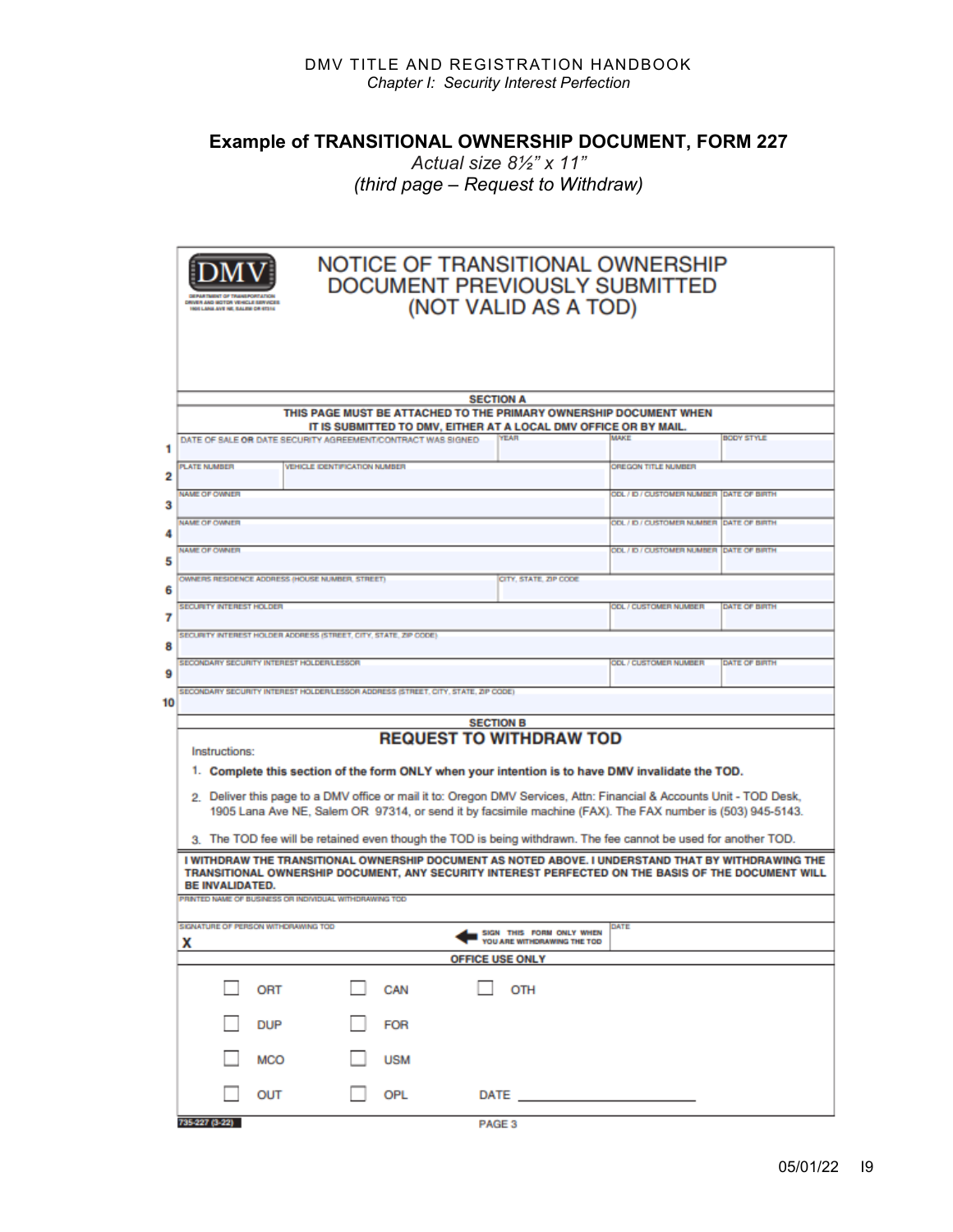#### **Example of TRANSITIONAL OWNERSHIP DOCUMENT, FORM 227**

*Actual size 8½" x 11"*

*(Instructions)* 

| $\blacksquare$ INSTRUCTIONS $\blacksquare$                                                                                                                                                                                                                                                                                                                                                                                                                                                 |
|--------------------------------------------------------------------------------------------------------------------------------------------------------------------------------------------------------------------------------------------------------------------------------------------------------------------------------------------------------------------------------------------------------------------------------------------------------------------------------------------|
| Page 1 - Transitional Ownership Document (TOD) - SECTION A and B -                                                                                                                                                                                                                                                                                                                                                                                                                         |
| 1. All applicable areas of TOD form (Lines 1-12) MUST be filled in or this document will not be accepted by DMV.                                                                                                                                                                                                                                                                                                                                                                           |
| 2. Complete the boxes by typing or printing clearly.                                                                                                                                                                                                                                                                                                                                                                                                                                       |
| 3. Record the complete vehicle identification number (VIN). If this is a 2 stage manufactured vehicle, the vehicle identification number<br>MUST be the chassis number.                                                                                                                                                                                                                                                                                                                    |
| 4. The second (Receipt Copy) and third (Transmittal/Withdrawal Copy) pages of this form may not be used for filing an application for<br>notation of a security interest.                                                                                                                                                                                                                                                                                                                  |
| 5. Send \$13.00 with this document. If the fee is not received, the document will be invalid. If you are submitting the TOD with other title<br>or registration documents, please submit a separate check for any TODS.                                                                                                                                                                                                                                                                    |
| 6. Take this document to a local DMV office or mail it to Oregon DMV Services, Attn: Financial & Accounts Unit - TOD Desk, 1905<br>Lana Ave NE, Salem OR 97314, or send it by facsimile machine (FAX). The FAX phone number is (503) 945-5143. If the TOD is<br>submitted by FAX, a TOD billing account number must be written on the TOD in Section B. For information on obtaining a TOD<br>billing account number, please call Financial & Accounts Unit - TOD Desk, at (503) 945-5144. |
|                                                                                                                                                                                                                                                                                                                                                                                                                                                                                            |
| Page 2 - Receipt Copy (YELLOW)                                                                                                                                                                                                                                                                                                                                                                                                                                                             |
| 1. The second copy of this document is the receipt. A receipt will be provided only if you request one.                                                                                                                                                                                                                                                                                                                                                                                    |
| 2. If you want a receipt, follow one of these instructions:                                                                                                                                                                                                                                                                                                                                                                                                                                |
| a. If you take the TOD to a local DMV office, leave Page 2 (the receipt) attached. It will be stamped and returned to you.                                                                                                                                                                                                                                                                                                                                                                 |
| b. If you mail the TOD to DMV, leave Page 2 attached. You MUST TYPE or CLEARLY PRINT the name and address you want<br>the receipt mailed to in the box provided.                                                                                                                                                                                                                                                                                                                           |
| c. If you want a receipt by FAX or email, write "RECEIPT REQUESTED" and provide your FAX number or email address in the<br>box at the bottom of Page 2. A receipt will be returned to you by FAX or email.                                                                                                                                                                                                                                                                                 |
| Page 3 - PINK COPY                                                                                                                                                                                                                                                                                                                                                                                                                                                                         |
| 1. SECTION A - Notice of TOD Previously Submitted<br>The third page of this document must be returned to DMV with the primary ownership document. If the third page is unavailable, you<br>MUST indicate there is a Transitional Ownership Document on file and also what vehicle identification number (VIN) that document is<br>listed under when you submit the primary ownership document.                                                                                             |
| 2. You also should submit all other paperwork and fees needed along with this part of the form to process the title application.                                                                                                                                                                                                                                                                                                                                                           |
| 3. SECTION B - Request To Withdraw TOD<br>The third page also can be used to withdraw an original Transitional Ownership Document.                                                                                                                                                                                                                                                                                                                                                         |
| 4. To withdraw the Transitional Ownership Document, sign the statement on Page 3 and either deliver it to a local DMV office or mail it<br>to Oregon DMV Services, Attn: Financial & Accounts Unit - TOD Desk, 1905 Lana Ave NE, Salem OR 97314, or send it by FAX. The<br>FAX number is (503) 945-5143.                                                                                                                                                                                   |
|                                                                                                                                                                                                                                                                                                                                                                                                                                                                                            |
| If you have any questions, please call the TOD Desk at (503) 945-5144.                                                                                                                                                                                                                                                                                                                                                                                                                     |
| Please note: If a TOD is marked as received by DMV and the TOD is invalidated or withdrawn for any reason, the TOD fee<br>submitted will be retained. This fee may not be used to file another TOD.                                                                                                                                                                                                                                                                                        |
|                                                                                                                                                                                                                                                                                                                                                                                                                                                                                            |
|                                                                                                                                                                                                                                                                                                                                                                                                                                                                                            |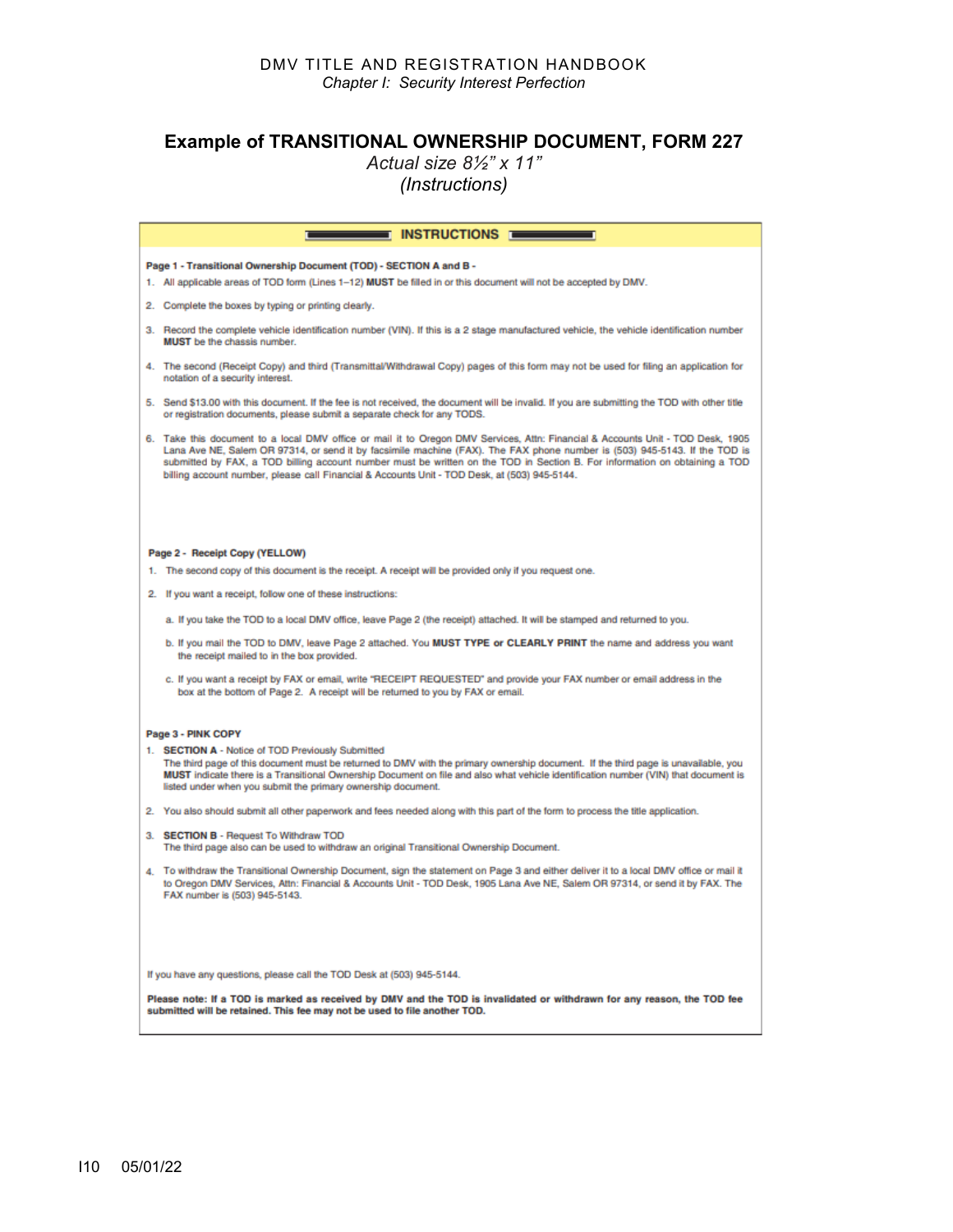#### DMV TITLE AND REGISTRATION HANDBOOK *Chapter I: Security Interest Perfection*

#### **2022 TOD DATE CHART January – April Sale Date**

| <b>Jan 22</b> |       |                    |                   | Feb <sub>22</sub> |       | <b>Mar 22</b>    |       |                    | <b>Apr 22</b> |       |       |
|---------------|-------|--------------------|-------------------|-------------------|-------|------------------|-------|--------------------|---------------|-------|-------|
| Date of       | 30th  | 90th               | Date of           | 30th              | 90th  | Date of          | 30th  | 90th               | Date of       | 30th  | 90th  |
| Sale          | Day   | Day                | Sale              | Day               | Day   | Sale             | Day   | Day                | Sale          | Day   | Day   |
| Jan 1         | 01/31 | 04/01              | Feb 1             | 03/03             | 05/02 | Mar 1            | 03/31 | 05/31              | Apr 1         | 05/02 | 06/30 |
| Jan 2         | 02/01 | 04/04              | Feb <sub>2</sub>  | 03/04             | 05/03 | Mar 2            | 04/01 | 05/31              | Apr 2         | 05/02 | 07/01 |
| Jan 3         | 02/02 | 04/04              | Feb 3             | 03/07             | 05/04 | Mar 3            | 04/04 | 06/01              | Apr 3         | 05/03 | 07/05 |
| Jan 4         | 02/03 | 04/04              | Feb 4             | 03/07             | 05/05 | Mar 4            | 04/04 | 06/02              | Apr 4         | 05/04 | 07/05 |
| Jan 5         | 02/04 | 04/05              | Feb <sub>5</sub>  | 03/07             | 05/06 | Mar 5            | 04/04 | 06/03              | Apr 5         | 05/05 | 07/05 |
| Jan 6         | 02/07 | 04/06              | Feb 6             | 03/08             | 05/09 | Mar <sub>6</sub> | 04/05 | 06/06              | Apr 6         | 05/06 | 07/05 |
| Jan 7         | 02/07 | 04/07              | Feb 7             | 03/09             | 05/09 | Mar 7            | 04/06 | 06/06              | Apr 7         | 05/09 | 07/06 |
| Jan 8         | 02/07 | 04/08              | Feb 8             | 03/10             | 05/09 | Mar 8            | 04/07 | 06/06              | Apr 8         | 05/09 | 07/07 |
| Jan 9         | 02/08 | 04/11              | Feb 9             | 03/11             | 05/10 | Mar 9            | 04/08 | 06/07              | Apr 9         | 05/09 | 07/08 |
| Jan 10        | 02/09 | 04/11              | Feb 10            | 03/14             | 05/11 | Mar 10           | 04/11 | 06/08              | Apr 10        | 05/10 | 07/11 |
| Jan 11        | 02/10 | 04/11              | Feb 11            | 03/14             | 05/12 | Mar 11           | 04/11 | 06/09              | Apr 11        | 05/11 | 07/11 |
| Jan 12        | 02/11 | 04/12              | Feb 12            | 03/14             | 05/13 | Mar 12           | 04/11 | 06/10              | Apr 12        | 05/12 | 07/11 |
| Jan 13        | 02/14 | 04/13              | Feb 13            | 03/15             | 05/16 | <b>Mar 13</b>    | 04/12 | 06/13              | Apr 13        | 05/13 | 07/12 |
| Jan 14        | 02/14 | 04/14              | Feb 14            | 03/16             | 05/16 | Mar 14           | 04/13 | 06/13              | Apr 14        | 05/16 | 07/13 |
| Jan 15        | 02/14 | 04/15              | Feb 15            | 03/17             | 05/16 | <b>Mar 15</b>    | 04/14 | 06/13              | Apr 15        | 05/16 | 07/14 |
| Jan 16        | 02/15 | 04/18              | Feb 16            | 03/18             | 05/17 | Mar 16           | 04/15 | 06/14              | Apr 16        | 05/16 | 07/15 |
| Jan 17        | 02/16 | 04/18              | Feb 17            | 03/21             | 05/18 | Mar 17           | 04/18 | 06/15              | Apr 17        | 05/17 | 07/18 |
| Jan 18        | 02/17 | 04/18              | Feb 18            | 03/21             | 05/19 | Mar 18           | 04/18 | 06/16              | Apr 18        | 05/18 | 07/18 |
| Jan 19        | 02/18 | 04/19              | Feb 19            | 03/21             | 05/20 | <b>Mar 19</b>    | 04/18 | $\overline{06}/17$ | Apr 19        | 05/19 | 07/18 |
| Jan 20        | 02/22 | 04/20              | Feb 20            | 03/22             | 05/23 | Mar 20           | 04/19 | 06/21              | Apr 20        | 05/20 | 07/19 |
| Jan 21        | 02/22 | 04/21              | Feb <sub>21</sub> | 03/23             | 05/23 | Mar 21           | 04/20 | 06/21              | Apr 21        | 05/23 | 07/20 |
| Jan 22        | 02/22 | 04/22              | Feb <sub>22</sub> | 03/24             | 05/23 | Mar 22           | 04/21 | 06/21              | Apr 22        | 05/23 | 07/21 |
| Jan 23        | 02/22 | 04/25              | Feb <sub>23</sub> | 03/25             | 05/24 | Mar 23           | 04/22 | 06/21              | Apr 23        | 05/23 | 07/22 |
| Jan 24        | 02/23 | 04/25              | Feb 24            | 03/28             | 05/25 | Mar 24           | 04/25 | 06/22              | Apr 24        | 05/24 | 07/25 |
| Jan 25        | 02/24 | 04/25              | Feb <sub>25</sub> | 03/28             | 05/26 | <b>Mar 25</b>    | 04/25 | 06/23              | Apr 25        | 05/25 | 07/25 |
| Jan 26        | 02/25 | 04/26              | Feb 26            | 03/28             | 05/27 | Mar 26           | 04/25 | 06/24              | Apr 26        | 05/26 | 07/25 |
| Jan 27        | 02/28 | 04/27              | Feb 27            | 03/29             | 05/31 | Mar 27           | 04/26 | 06/27              | Apr 27        | 05/27 | 07/26 |
| Jan 28        | 02/28 | 04/28              | Feb 28            | 03/30             | 05/31 | Mar 28           | 04/27 | 06/27              | Apr 28        | 05/31 | 07/27 |
| Jan 29        | 02/28 | 04/29              |                   |                   |       | Mar 29           | 04/28 | 06/27              | Apr 29        | 05/31 | 07/28 |
| Jan 30        | 03/01 | 05/02              |                   |                   |       | Mar 30           | 04/29 | 06/28              | Apr 30        | 05/31 | 07/29 |
| Jan 31        | 03/02 | $\overline{0}5/02$ |                   |                   |       | Mar 31           | 05/02 | 06/29              |               |       |       |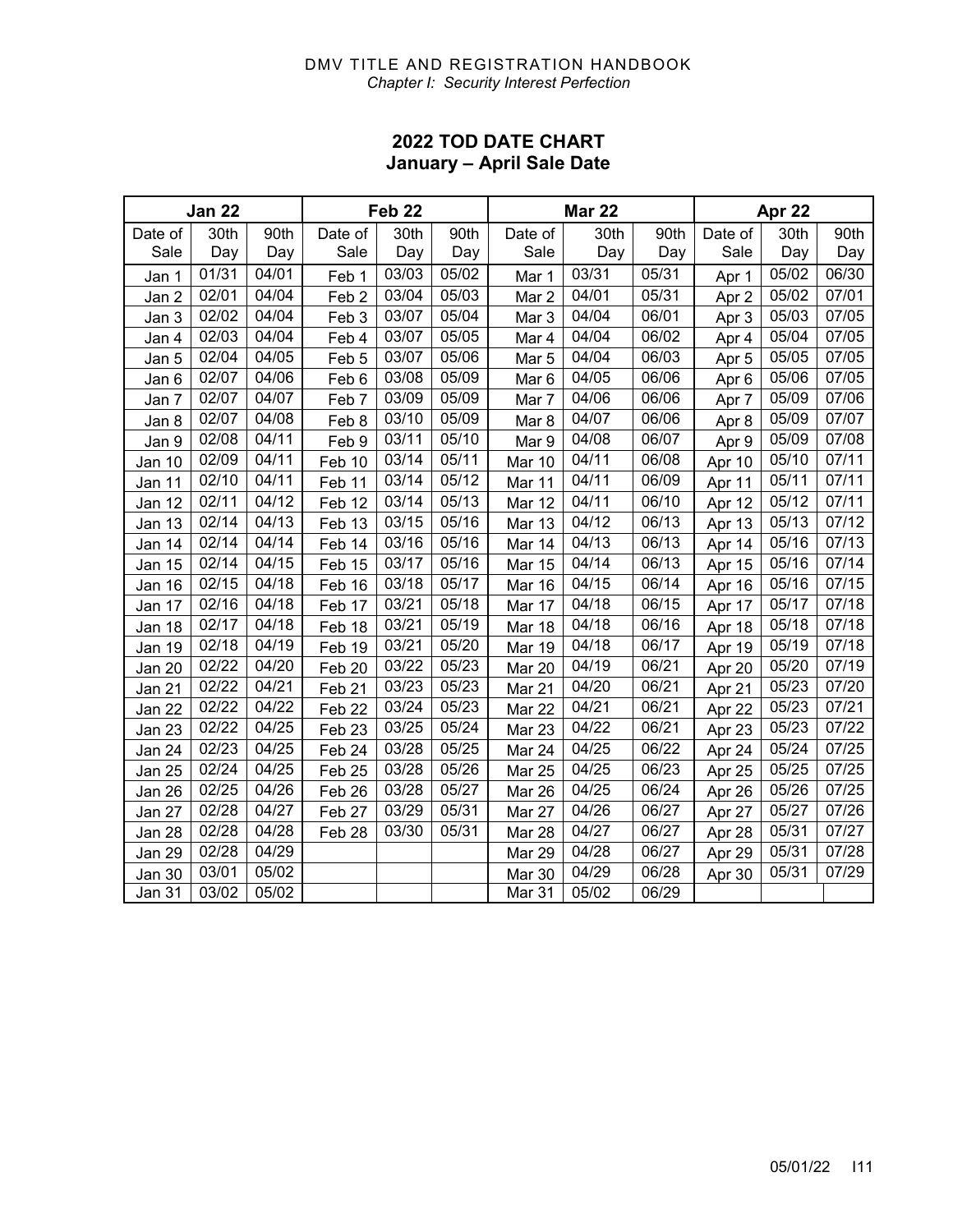#### **2022 TOD DATE CHART May – August Sale Date**

| <b>May 22</b> |                  |                  |               | <b>Jun 22</b>    |                  |               | <b>Jul 22</b>    | Aug 22           |         |                  |                  |
|---------------|------------------|------------------|---------------|------------------|------------------|---------------|------------------|------------------|---------|------------------|------------------|
| Date of       | 30 <sup>th</sup> | 90 <sup>th</sup> | Date of       | 30 <sup>th</sup> | 90 <sup>th</sup> | Date of       | 30 <sup>th</sup> | 90 <sup>th</sup> | Date of | 30 <sup>th</sup> | 90 <sup>th</sup> |
| Sale          | Day              | Day              | Sale          | Day              | Day              | Sale          | Day              | Day              | Sale    | Day              | Day              |
| May 1         | 05/31            | 08/01            | Jun 1         | 07/01            | 08/30            | Jul 1         | 08/01            | 09/29            | Aug 1   | 08/31            | 10/31            |
| May 2         | 06/01            | 08/01            | Jun 2         | 07/05            | 08/31            | Jul 2         | 08/01            | 09/30            | Aug 2   | 09/01            | 10/31            |
| May 3         | 06/02            | 08/01            | Jun 3         | 07/05            | 09/01            | Jul 3         | 08/02            | 10/03            | Aug 3   | 09/02            | 11/01            |
| May 4         | 06/03            | 08/02            | Jun 4         | 07/05            | 09/02            | Jul 4         | 08/03            | 10/03            | Aug 4   | 09/06            | 11/02            |
| May 5         | 06/06            | 08/03            | Jun 5         | 07/05            | 09/06            | Jul 5         | 08/04            | 10/03            | Aug 5   | 09/06            | 11/03            |
| May 6         | 06/06            | 08/04            | Jun 6         | 07/06            | 09/06            | Jul 6         | 08/05            | 10/04            | Aug 6   | 09/06            | 11/04            |
| May 7         | 06/06            | 08/05            | Jun 7         | 07/07            | 09/06            | Jul 7         | 08/08            | 10/05            | Aug 7   | 09/06            | 11/07            |
| May 8         | 06/07            | 08/08            | Jun 8         | 07/08            | 09/06            | Jul 8         | 08/08            | 10/06            | Aug 8   | 09/07            | 11/07            |
| May 9         | 06/08            | 08/08            | Jun 9         | 07/11            | 09/07            | Jul 9         | 08/08            | 10/07            | Aug 9   | 09/08            | 11/07            |
| May 10        | 06/09            | 08/08            | Jun 10        | 07/11            | 09/08            | <b>Jul 10</b> | 08/09            | 10/10            | Aug 10  | 09/09            | 11/08            |
| May 11        | 06/10            | 08/09            | Jun 11        | 07/11            | 09/09            | <b>Jul 11</b> | 08/10            | 10/10            | Aug 11  | 09/12            | 11/09            |
| <b>May 12</b> | 06/13            | 08/10            | <b>Jun 12</b> | 07/12            | 09/12            | <b>Jul 12</b> | 08/11            | 10/10            | Aug 12  | 09/12            | 11/10            |
| May 13        | 06/13            | 08/11            | <b>Jun 13</b> | 07/13            | 09/12            | <b>Jul 13</b> | 08/12            | 10/11            | Aug 13  | 09/12            | 11/14            |
| May 14        | 06/13            | 08/12            | <b>Jun 14</b> | 07/14            | 09/12            | <b>Jul 14</b> | 08/15            | 10/12            | Aug 14  | 09/13            | 11/14            |
| <b>May 15</b> | 06/14            | 08/15            | <b>Jun 15</b> | 07/15            | 09/13            | <b>Jul 15</b> | 08/15            | 10/13            | Aug 15  | 09/14            | 11/14            |
| May 16        | 06/15            | 08/15            | Jun 16        | 07/18            | 09/14            | <b>Jul 16</b> | 08/15            | 10/14            | Aug 16  | 09/15            | 11/14            |
| May 17        | 06/16            | 08/15            | Jun 17        | 07/18            | 09/15            | <b>Jul 17</b> | 08/16            | 10/17            | Aug 17  | 09/16            | 11/15            |
| May 18        | 06/17            | 08/16            | <b>Jun 18</b> | 07/18            | 09/16            | <b>Jul 18</b> | 08/17            | 10/17            | Aug 18  | 09/19            | 11/16            |
| <b>May 19</b> | 06/21            | 08/17            | <b>Jun 19</b> | 07/19            | 09/19            | <b>Jul 19</b> | 08/18            | 10/17            | Aug 19  | 09/19            | 11/17            |
| <b>May 20</b> | 06/21            | 08/18            | Jun 20        | 07/20            | 09/19            | <b>Jul 20</b> | 08/19            | 10/18            | Aug 20  | 09/19            | 11/18            |
| May 21        | 06/21            | 08/19            | <b>Jun 21</b> | 07/21            | 09/19            | <b>Jul 21</b> | 08/22            | 10/19            | Aug 21  | 09/20            | 11/21            |
| May 22        | 06/21            | 08/22            | Jun 22        | 07/22            | 09/20            | <b>Jul 22</b> | 08/22            | 10/20            | Aug 22  | 09/21            | 11/21            |
| May 23        | 06/22            | 08/22            | <b>Jun 23</b> | 07/25            | 09/21            | <b>Jul 23</b> | 08/22            | 10/21            | Aug 23  | 09/22            | 11/21            |
| <b>May 24</b> | 06/23            | 08/22            | Jun 24        | 07/25            | 09/22            | <b>Jul 24</b> | 08/23            | 10/24            | Aug 24  | 09/23            | 11/22            |
| <b>May 25</b> | 06/24            | 08/23            | Jun 25        | 07/25            | 09/23            | <b>Jul 25</b> | 08/24            | 10/24            | Aug 25  | 09/26            | 11/23            |
| <b>May 26</b> | 06/27            | 08/24            | Jun 26        | 07/26            | 09/26            | <b>Jul 26</b> | 08/25            | 10/24            | Aug 26  | 09/26            | 11/28            |
| <b>May 27</b> | 06/27            | 08/25            | Jun 27        | 07/27            | 09/26            | <b>Jul 27</b> | 08/26            | 10/25            | Aug 27  | 09/26            | 11/28            |
| May 28        | 06/27            | 08/26            | Jun 28        | 07/28            | 09/26            | <b>Jul 28</b> | 08/29            | 10/26            | Aug 28  | 09/27            | 11/28            |
| <b>May 29</b> | 06/28            | 08/29            | <b>Jun 29</b> | 07/29            | 09/27            | <b>Jul 29</b> | 08/29            | 10/27            | Aug 29  | 09/28            | 11/28            |
| <b>May 30</b> | 06/29            | 08/29            | Jun 30        | 08/01            | 09/28            | <b>Jul 30</b> | 08/29            | 10/28            | Aug 30  | 09/29            | 11/28            |
| May 31        | 06/30            | 08/29            |               |                  |                  | <b>Jul 31</b> | 08/30            | 10/31            | Aug 31  | 09/30            | 11/29            |